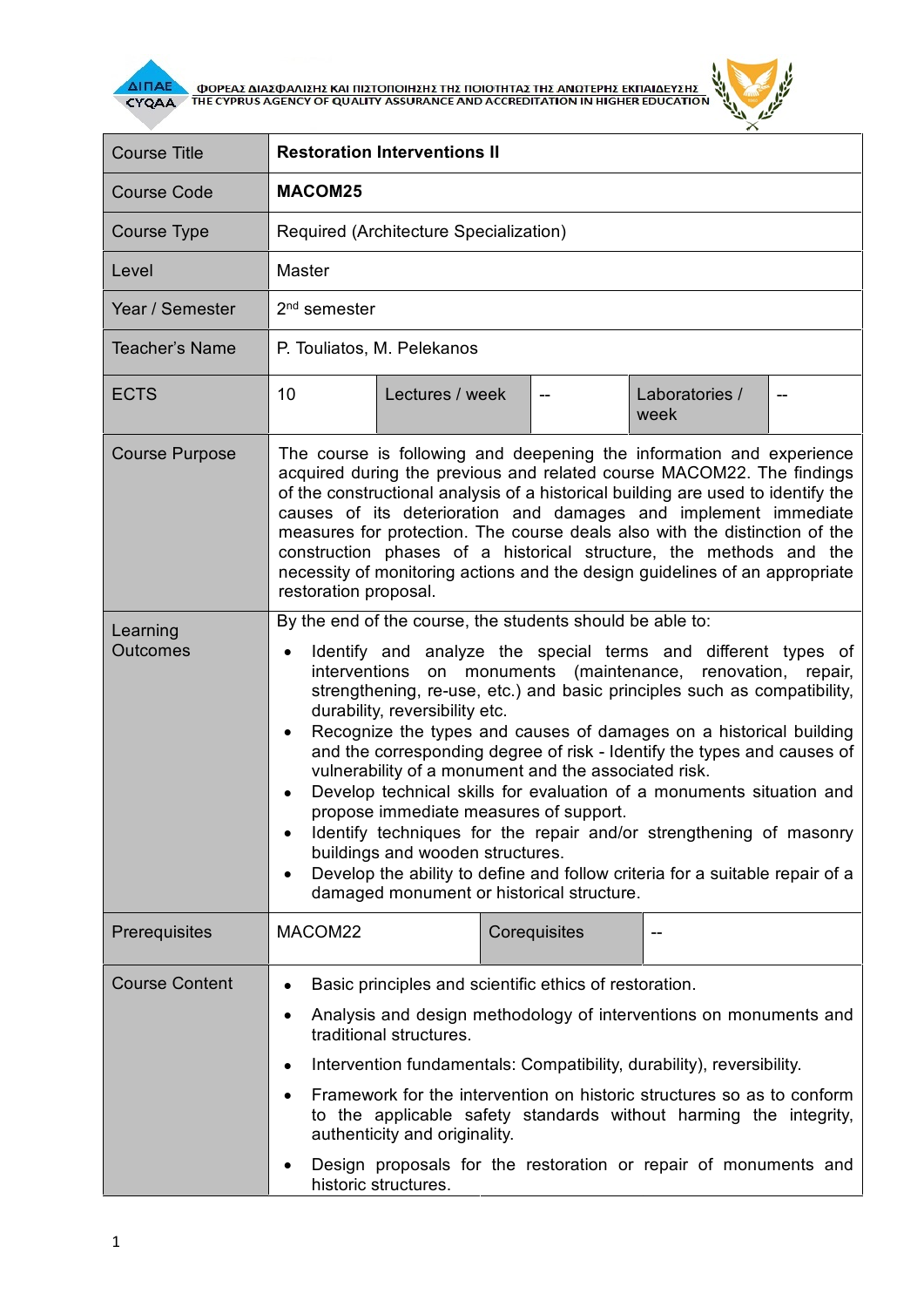



|                         | Stone bearing structures during the classical, Byzantine and post-<br>Byzantine years.                                                                                                                                                                                                                                                                                                                                                                                                                                                                                                                                                                                                                                                                                                                                                                                                                                                                                                                                                                                                                                                                                                                                                                                                                                                                                                                                                                                                                                                                                                                                                                                                                                                                                                                                                                                                                                                                                                                                                                                                                                                                                                                                                                                                                                                                                                                                                                                                                                                                                                |
|-------------------------|---------------------------------------------------------------------------------------------------------------------------------------------------------------------------------------------------------------------------------------------------------------------------------------------------------------------------------------------------------------------------------------------------------------------------------------------------------------------------------------------------------------------------------------------------------------------------------------------------------------------------------------------------------------------------------------------------------------------------------------------------------------------------------------------------------------------------------------------------------------------------------------------------------------------------------------------------------------------------------------------------------------------------------------------------------------------------------------------------------------------------------------------------------------------------------------------------------------------------------------------------------------------------------------------------------------------------------------------------------------------------------------------------------------------------------------------------------------------------------------------------------------------------------------------------------------------------------------------------------------------------------------------------------------------------------------------------------------------------------------------------------------------------------------------------------------------------------------------------------------------------------------------------------------------------------------------------------------------------------------------------------------------------------------------------------------------------------------------------------------------------------------------------------------------------------------------------------------------------------------------------------------------------------------------------------------------------------------------------------------------------------------------------------------------------------------------------------------------------------------------------------------------------------------------------------------------------------------|
|                         | Materials properties and proper use (mortar, grout, stone, metal, brick,<br>wood, reinforced concrete).                                                                                                                                                                                                                                                                                                                                                                                                                                                                                                                                                                                                                                                                                                                                                                                                                                                                                                                                                                                                                                                                                                                                                                                                                                                                                                                                                                                                                                                                                                                                                                                                                                                                                                                                                                                                                                                                                                                                                                                                                                                                                                                                                                                                                                                                                                                                                                                                                                                                               |
| Teaching<br>Methodology | The taught part of the course is delivered to students by means of lectures,<br>conducted by electronic presentations. Lecture notes and pictures are<br>given to students in electronic form.<br>All course materials will be available to students through the platform e-<br>Learning that is available at the university.                                                                                                                                                                                                                                                                                                                                                                                                                                                                                                                                                                                                                                                                                                                                                                                                                                                                                                                                                                                                                                                                                                                                                                                                                                                                                                                                                                                                                                                                                                                                                                                                                                                                                                                                                                                                                                                                                                                                                                                                                                                                                                                                                                                                                                                         |
| <b>Bibliography</b>     | Υπουργείο Αιγαίου Ελλάδος «Κατασκευαστική Ανάλυση Μεσαιωνικού<br>$\bullet$<br>Τοπικού Δομικού Συστήματος τού Οικισμού του Ανάβατου στην Χίο.<br>Οδηγίες επέμβασης και ενίσχυσης» Ερευνητικό Πρόγραμμα ΕΜΠ,<br>ΔΕΠΟΣ - Υπουργείο Αιγαίου - Κωδικός Ε.Μ.Π.: 62/126700, Ημ.<br>Πρωτοκόλλου: 28/12/1999 Χρηματοδότης: Δ. Ε. Π. Ο. Σ. - Υπουργείο<br>Αιγαίου Επιστημονικός Υπεύθυνος Έρευνας: Καθηγητής Π. Τουλιάτος<br>«PROTECTION OF THE ARCHITECTURAL HERITAGE AGAINST<br>EARTHQUAKES», 1996. International Center<br>for<br>Mechanical<br>Sciences- Springer- Wien- New York - 1996. ISBN 978-3-7091-2656-<br>1.<br>Ε.Λυμπουρή-Κοζάκου Αποκαταστάσεις μνημείων στην Κύπρο: από την<br>ίδρυση του τμήματος αρχαιοτήτων το 1935 έως το 2005<br>https://www.didaktorika.gr/eadd/handle/10442/27173<br>Petrini, V., Save, M - Wilquin, H., Touliatos, P. G., Giuffré, A., S.<br>Briccoli, Pasquale, S, "Protection of the Architectural Heritage Against<br>Earthquakes", 1996. CISM - International Centre for Mechanical<br>Sciences. ISBN 978-3-7091-2656-1.<br>Clara Bertolini Cestari; Panos Touliatos; Niki Miltiadou; Nikos<br>Delinikolas; Claudio Menichelli; et al. "The timber roof of Hagia<br><b>Basilica</b><br>in Chalkida, Greece :<br>Paraskevi<br>multi-disciplinary<br>methodological approaches for the understanding of the structural<br>behaviour: analysis and diagnosis". Publisher: Marghera (Venezia) :<br>ricerche, 2009. - Edition/Format: Article:<br>Arcadia<br>Conference<br>publication: English Publication: Conservare e restaurare il legno:<br>conoscenze, esperienze, prospettive (Bressanone, 2009), p. [415]-<br>424.<br>Ceccotti A., Thelandersson S., (2000), "Seismic behaviour of timber<br>buildings. Timber construction in the new millennium", (p.p. 1-14) in<br>Proceedings "Cost Action E5: Timber frame building systems", (Venice,<br>Italy, September 28-29, 2000), Istituto Universitario di Architettura<br>«Intervention to an 18th century mosque on the island of Kos in<br>Greece " «Monastere de Docheiariou au Mont Athos » Balodimos D.,<br>Bonnin Jean, Kalogeras N., Touliatos P. Rapport de Mission - 30 aout<br>au 6 Septembre 1996 Groupe PACT 19.<br>Χ. Μπούρας, Π. Τουρνικιώτης, Δ.Φιλιππίδης (επιμ.) Συντήρηση,<br>$\bullet$<br>Αναστήλωση και Αποκατάσταση Αρχιτεκτονικών Μνημείων στην<br>Ελλάδα 1950-2000, Αθήνα 2010.<br>Εθνικό Μετσόβιο Πολυτεχνείο, Το γεφύρι της Πλάκας, Το έργο του ΕΜΠ<br>για την αποκατάσταση του. Διεπιστημονική ομάδα ΕΜΠ Αθήνα 2018.<br>Εκδόσεις Ε.Μ.Π.<br>Αφαψίδωση της Γέφυρας Πλάκας |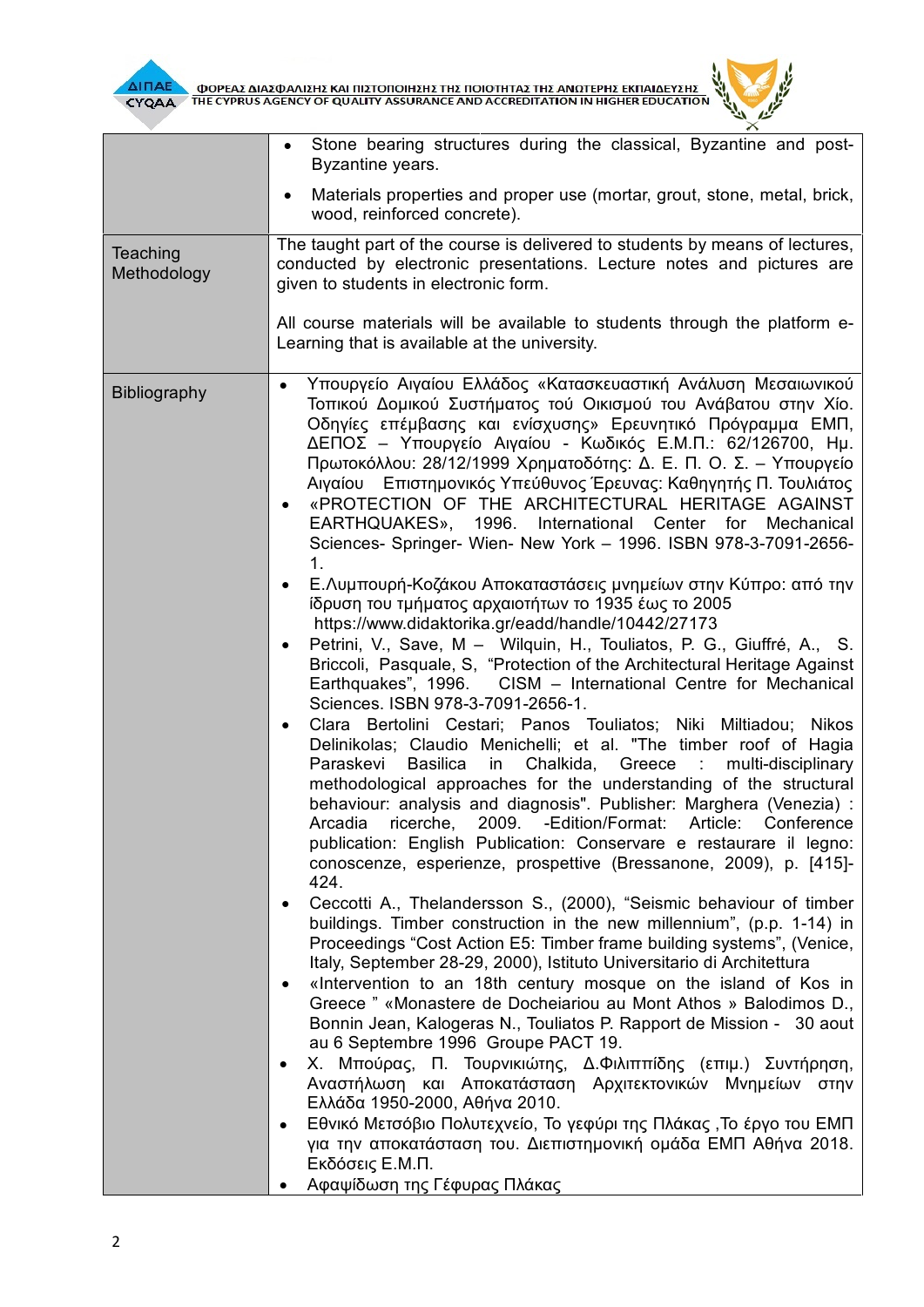

| https://www.ntua.gr/el/news/ntua-at-world/item/1340-afapsidosi-tis-                     |
|-----------------------------------------------------------------------------------------|
| gefyras-plakas-to-megalo-crash-test-ksekinise Φωτογραφικό υλικό από                     |
| την αφαψίδωση.                                                                          |
| Ξαναζωντανεύει» το Γεφύρι της Πλάκας                                                    |
| https://www.ntua.gr/el/news/ntua-at-world/item/70-ksanazontaneyei-to-                   |
| gefyri-tis-plakas                                                                       |
| Αρχιτεκτονικά αποτυπώματα Βιομηχανικής Αρχαιολογίας στο Λαύριο.<br>$\bullet$            |
| Από την τεκμηρίωση στην Επανάχρηση. Εθνικό Μετσόβιο Πολυτεχνείο-                        |
| <b>EMN</b><br>Αρχιτεκτόνων<br><b>EMN</b><br>Εκδόσεις<br>Σχολή                           |
| https://www.academia.edu/44347260                                                       |
| ΚΑΝ.ΕΠΕ -ΟΑΣΠ                                                                           |
| https://www.oasp.gr/userfiles/%CE%9A%CE%91%CE%9D %CE%95                                 |
| %CE%A0%CE%95 2%CE%B7%20%CE%91%CE%BD%CE%B1%C                                             |
| E%B8%CE%B5%CF%8E%CF%81%CE%B7%CF%83%CE%B7 2017                                           |
| Final.pdf<br>Ε.Εφεσίου, Γ.Σπάρης Επεμβάσεις σε δομικές κατασκευές από                   |
| οπλισμένο<br>σκυρόδεμα                                                                  |
| https://ocw.aoc.ntua.gr/modules/document/file.php/ARCH103/%CE%9                         |
| 4%CE%B9%CE%B1%CE%BB%CE%AD%CE%BE%CE%B5%CE%B                                              |
| 9%CF%82/ARCH103 E.Th.Oik.8-                                                             |
| I. Efesiou Epemvaseis Beton Arme.pdf                                                    |
| ΣΥΝΟΠΤΙΚΕΣ ΟΔΗΓΙΕΣ ΓΙΑ<br>ΕΠΙΣΚΕΥΗ ΤΟΥ ΦΕΡΟΝΤΟΣ<br>$\bullet$                            |
| ΟΡΓΑΝΙΣΜΟΥ ΚΤΙΡΙΩΝ ΑΠΟ ΟΠΛΙΣΜΕΝΟ<br>ΣΚΥΡΟΔΕΜΑ Μ Ε                                       |
| ΒΛΑΒΕΣ ΑΠΟ ΣΕΙΣΜΟ                                                                       |
| http://www.yas.gr/prodiagrafes/2005221648370.pdf                                        |
| R. Brueckner et al Assessment of historic concrete structures<br>$\bullet$              |
| https://www.researchgate.net/publication/271435425_Assessment_of_                       |
| historic concrete structures                                                            |
| Rehabilitation of 20th Century Concrete Heritage Buildings: the Case                    |
| Study of the Municipal Market in Nicosia, Cyprus Stavroula Georgiou,<br>Ioannis Ioannou |
| https://www.researchgate.net/publication/335777043 Rehabilitation of                    |
| 20th Century Concrete Heritage Buildings the Case Study of the                          |
| Municipal_Market_in_Nicosia_Cyprus                                                      |
| Γ. Μπατής Καθηγητής ΕΜΠ, ΧΡΗΣΗ ΝΕΩΝ ΥΛΙΚΩΝ ΓΙΑ ΤΗΝ ΑΥΞΗΣΗ                               |
| ΤΗΣ ΑΝΘΕΚΤΙΚΟΤΗΤΑΣ ΤΩΝ ΚΑΤΑΣΚΕΥΩΝ, 2007 Εισήγηση στην                                   |
| ημερίδα του ΤΕΕ "ΕΝΙΣΧΥΣΗ ΚΤΙΡΙΩΝ ΜΕ ΣΥΓΧΡΟΝΑ ΥΛΙΚΑ"                                    |
| http://docplayer.gr/9965073-Hrisi-neon-ylikon-gia-tin-ayxisi-tis-                       |
| anthektikotitas.html                                                                    |
| Η εξέλιξη των αντισεισμικών κανονισμών στην Ελλάδα. Ιωάννης<br>$\bullet$                |
| Ν.Δουδούμης, ομότιμος καθηγητής τμημ. . Πολιτικών Μηχανικών                             |
| $A.\Pi.\Theta.$                                                                         |
| http://tkm.tee.gr/wp-                                                                   |
| content/uploads/2018/06/16%CE%95CEE Doudoumis.pdf                                       |
| Conserving Concrete Heritage Experts Meeting The Getty center<br>٠<br>2014              |
| https://www.researchgate.net/publication/340417405 Conserving Con                       |
| crete Heritage Experts Meeting The Getty Center Los Angeles C                           |
| alifornia June 9-11 2014 Meeting Report                                                 |
| Αραβαντινός Δ. «Η φιλοσοφία των επεμβάσεων για αντιμετώπιση της                         |
| υγρασίας σε ιστορικά κτίρια και μνημεία», Βιβλιοθήκη ΤΕΕ, Πηγή:                         |
| Ηπιες επεμβάσεις και προστασία ιστορικών κατασκευών (1ο : 2000 :                        |
| Θεσσαλονίκη) : Διατήρηση και βελτίωση της αρχικής δομής και                             |